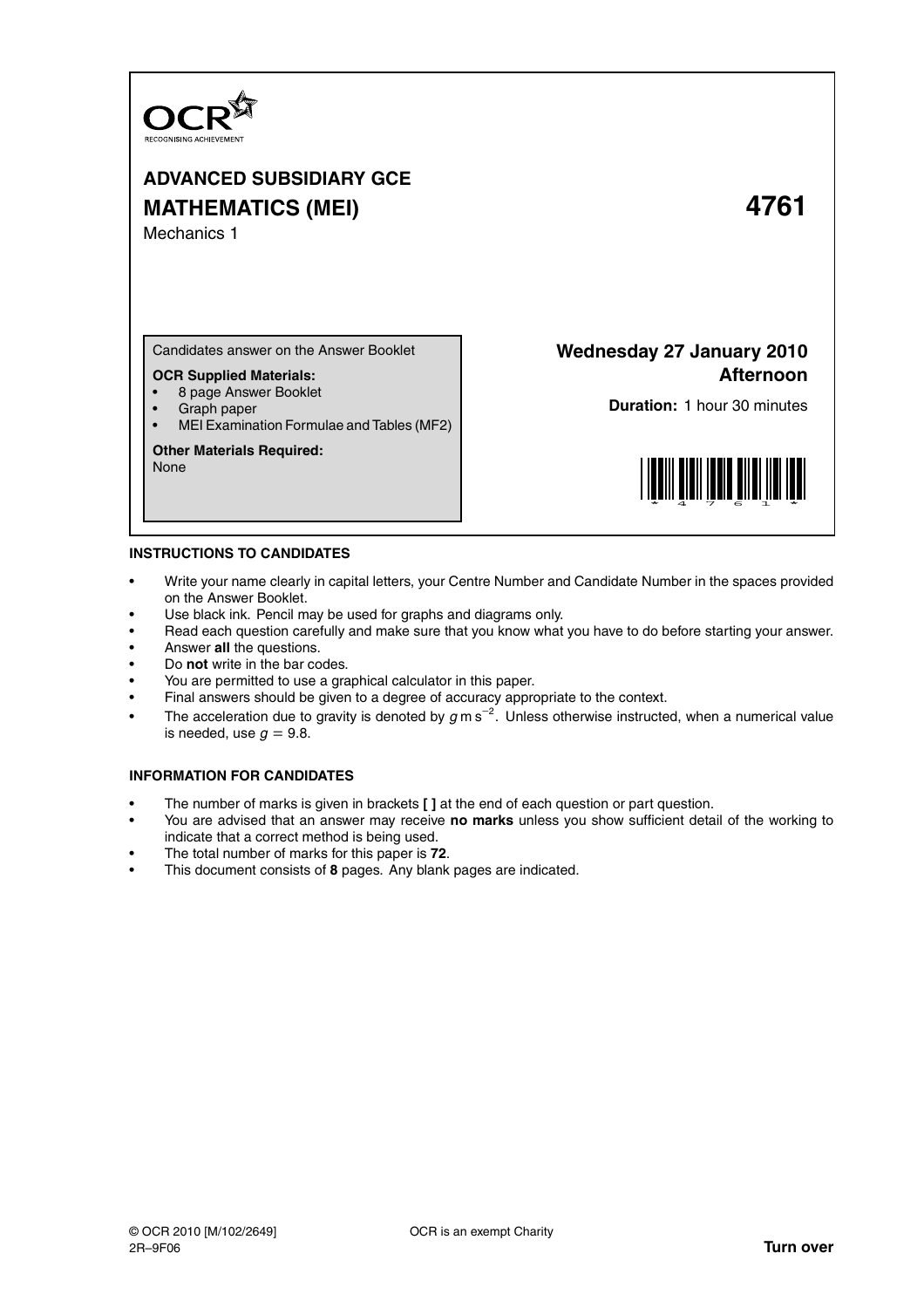### **Section A** (36 marks)

**1** A ring is moving up and down a vertical pole. The displacement, *s* m, of the ring above a mark on the pole is modelled by the displacement-time graph shown in Fig. 1. The three sections of the graph are straight lines.



- (i) Calculate the velocity of the ring in the interval  $0 < t < 2$  and in the interval  $2 < t < 3.5$ . [2]
- **(ii)** Sketch a velocity-time graph for the motion of the ring during the 4 seconds. **[2]**
- **(iii)** State the direction of motion of the ring when

(A) 
$$
t = 1
$$
,  
\n(B)  $t = 2.75$ ,  
\n(C)  $t = 3.25$ .  
\n[1]

**2** A particle of mass 5 kg has constant acceleration. Initially, the particle is at  $\begin{pmatrix} -1 \\ 2 \end{pmatrix}$  $\binom{1}{2}$  m with velocity  $\begin{pmatrix} 2 \\ -3 \end{pmatrix}$  $\begin{pmatrix} 2 \\ -3 \end{pmatrix}$  m s<sup>-1</sup>; after 4 seconds the particle has velocity  $\begin{pmatrix} 12 \\ 9 \end{pmatrix}$  $\binom{2}{9}$  m s<sup>-1</sup>.

- **(i)** Calculate the acceleration of the particle. **[2]**
- **(ii)** Calculate the position of the particle at the end of the 4 seconds. **[3]**
- **(iii)** Calculate the force acting on the particle. **[2]**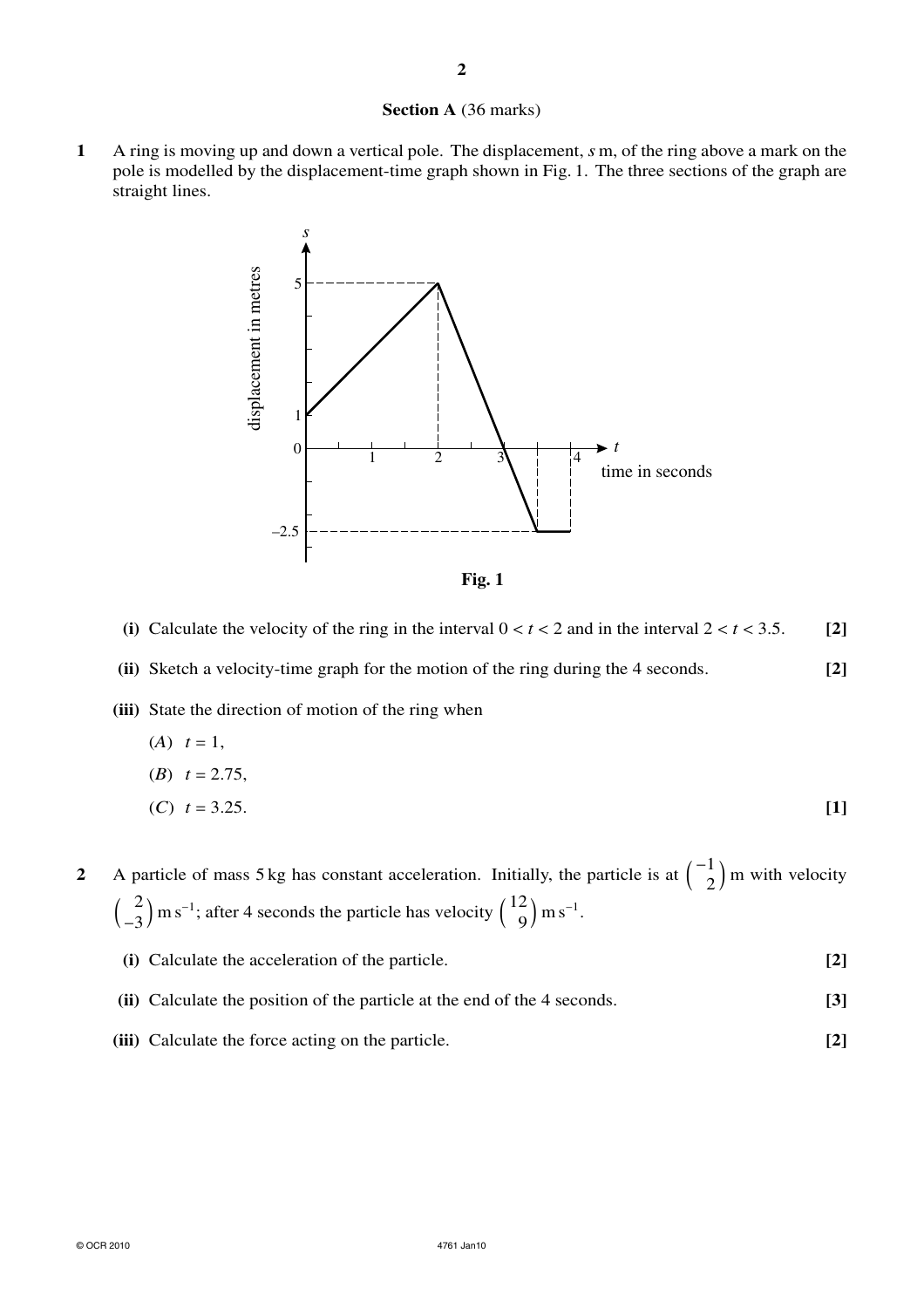**3** In this question, **i** is a horizontal unit vector and **j** is a unit vector pointing vertically upwards.

A force **F** is −**i** + 5**j**.

**(i)** Calculate the magnitude of **F**.

Calculate also the angle between **F** and the upward vertical. **[4]**

Force **G** is  $2a\mathbf{i} + a\mathbf{j}$  and force **H** is  $-2\mathbf{i} + 3b\mathbf{j}$ , where *a* and *b* are constants. The force **H** is the resultant of forces 4**F** and **G**.

- **(ii)** Find **G** and **H**. **[4]**
- **4** A box of mass 2.5 kg is on a smooth horizontal table, as shown in Fig. 4. A light string AB is attached to the table at A and the box at B. AB is at an angle of 50° to the vertical. Another light string is attached to the box at C; this string is inclined at  $15^{\circ}$  above the horizontal and the tension in it is 20 N. The box is in equilibrium.



**Fig. 4**

- **(i)** Calculate the horizontal component of the force exerted on the box by the string at C. **[1]**
- **(ii)** Calculate the tension in the string AB. **[2]**

**(iii)** Calculate the normal reaction of the table on the box. **[4]**

The string at C is replaced by one inclined at  $15^{\circ}$  below the horizontal with the same tension of 20 N.

**(iv)** Explain why this has no effect on the tension in string AB. **[1]**

**5** The velocity,  $v \text{ m s}^{-1}$ , of a particle moving along a straight line is given by

$$
v = 3t^2 - 12t + 14,
$$

where *t* is the time in seconds.

- **(i)** Find an expression for the acceleration of the particle at time *t*. **[2]**
- **(ii)** Find the displacement of the particle from its position when  $t = 1$  to its position when  $t = 3$ . [4]
- **(iii)** You are *given* that *v* is always positive. Explain how this tells you that the distance travelled by the particle between  $t = 1$  and  $t = 3$  has the same value as the displacement between these times.

**[2]**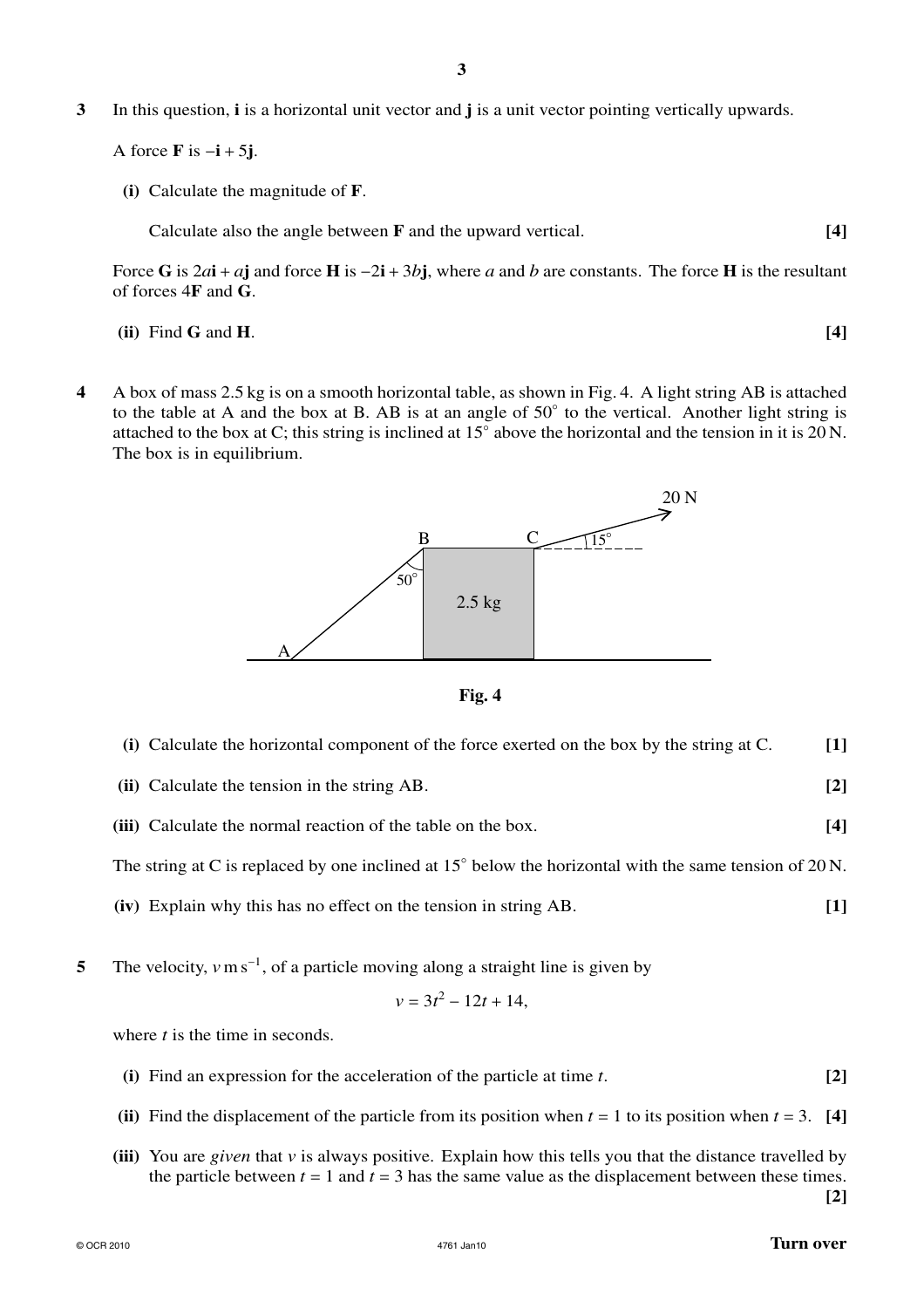**4**



**Fig. 6.1**

Fig. 6.1 shows a toy barge A of mass 1.5 kg on a rough plane. The plane is at an angle  $\alpha$  to the horizontal where  $\sin \alpha = \frac{2}{7}$ .

**(i)** Show that the component of the weight of the barge down the slope is 4.2 N. **[2]**

The barge is held in equilibrium by a force of 6.4 N acting up and parallel to the plane.

**(ii)** Determine the frictional force on the barge and state whether it acts up or down the plane. **[2]**

The force of 6.4 N is removed and the barge now slides down the plane with acceleration  $1.2 \text{ m s}^{-2}$ .

**(iii)** Calculate the new frictional force on the barge. **[4]**

(iv) Determine how far the barge travels while its speed increases from  $0.8 \text{ m s}^{-1}$  to  $2 \text{ m s}^{-1}$ . **[3]**

Fig. 6.2 shows barge A on the same slope with a second barge B of mass 2 kg attached to it by means of a light rigid coupling parallel to the plane. The frictional force on barge B is 0.7 N and the frictional force on barge A is now 2.3 N. At one stage of the motion the two barges are being pulled up the plane by a force of 10 N parallel to the plane.





**(v)** Draw diagrams showing the forces acting on each barge.

Calculate the acceleration of the barges and clearly indicate its direction.

Find the force in the coupling, stating whether this is a tension or a thrust (compression). **[7]**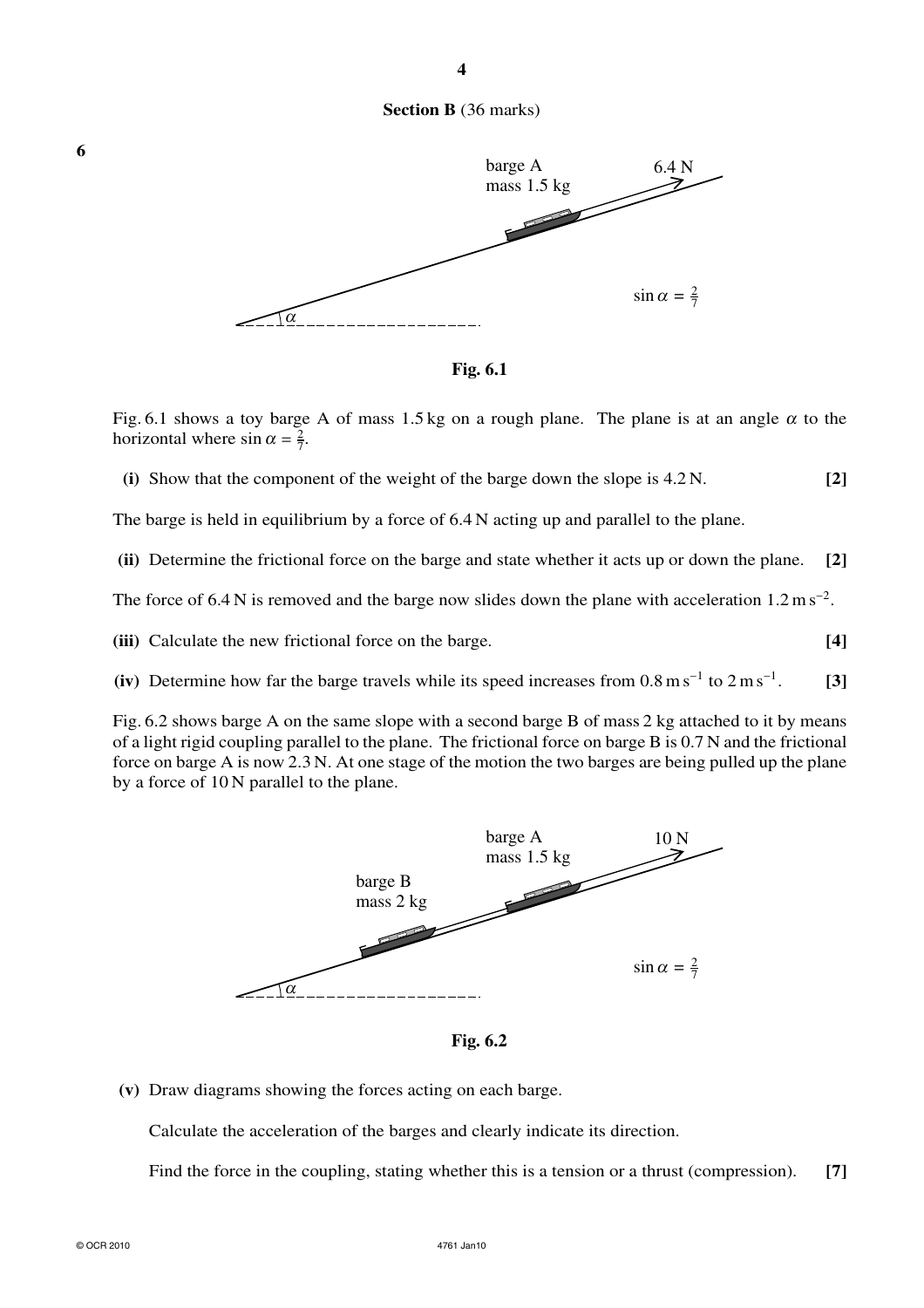



Fig. 7 shows the graph of  $y = \frac{1}{100}(100 + 15x - x^2)$ .

For  $0 \le x \le 20$ , this graph shows the trajectory of a small stone projected from the point Q where *y* m is the height of the stone above horizontal ground and *x* m is the horizontal displacement of the stone from O. The stone hits the ground at the point R.

- **(i)** Write down the height of Q above the ground. **[1]**
- **(ii)** Find the horizontal distance from O of the highest point of the trajectory and show that this point is 1.5625 m above the ground. **[5]**
- **(iii)** Show that the time taken for the stone to fall from its highest point to the ground is 0.565 seconds, correct to 3 significant figures. **[3]**
- (iv) Show that the horizontal component of the velocity of the stone is  $22.1 \text{ m s}^{-1}$ , correct to 3 significant figures. Deduce the time of flight from Q to R. **[5]**
- **(v)** Calculate the speed at which the stone hits the ground. **[4]**

**7**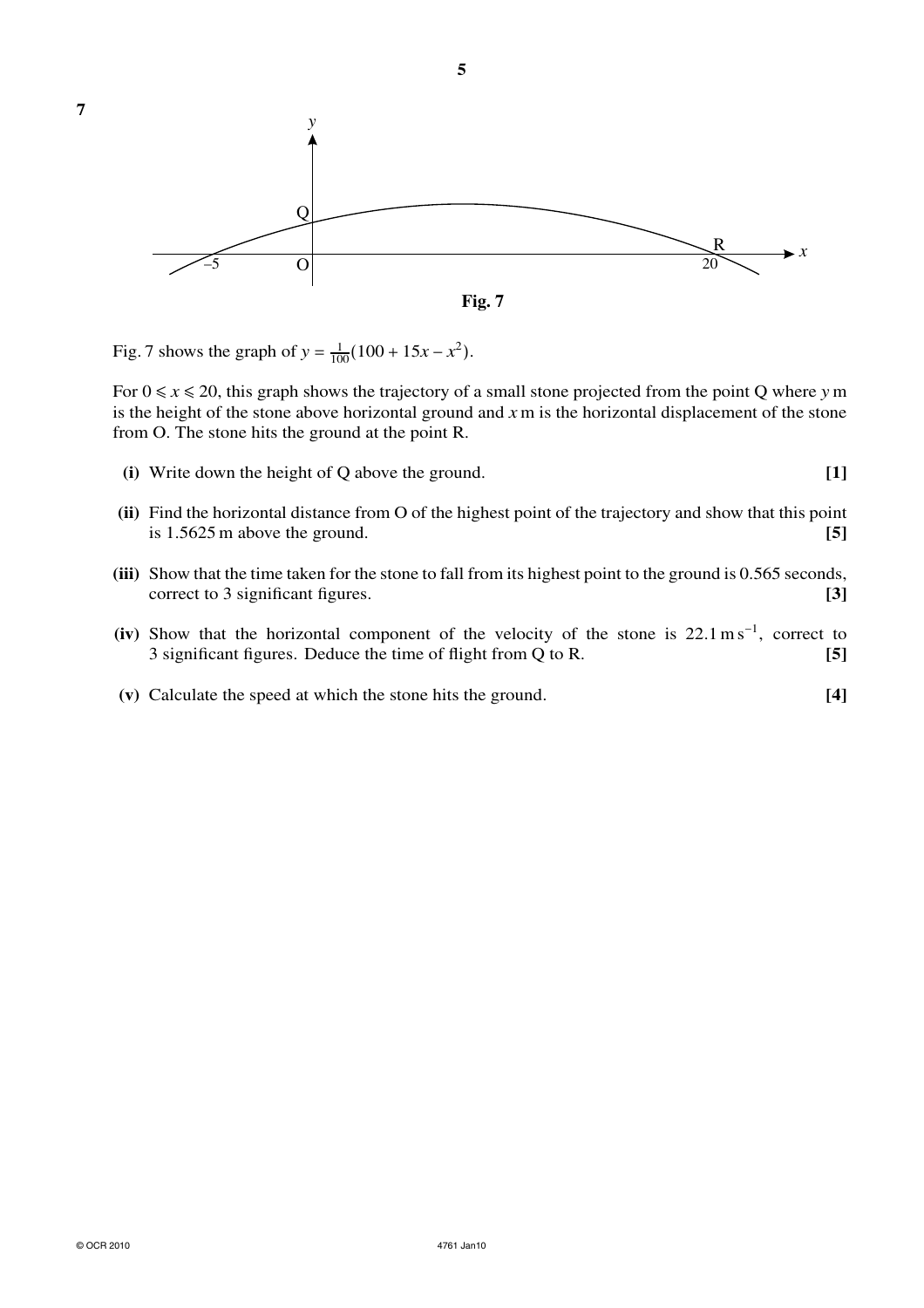# **BLANK PAGE**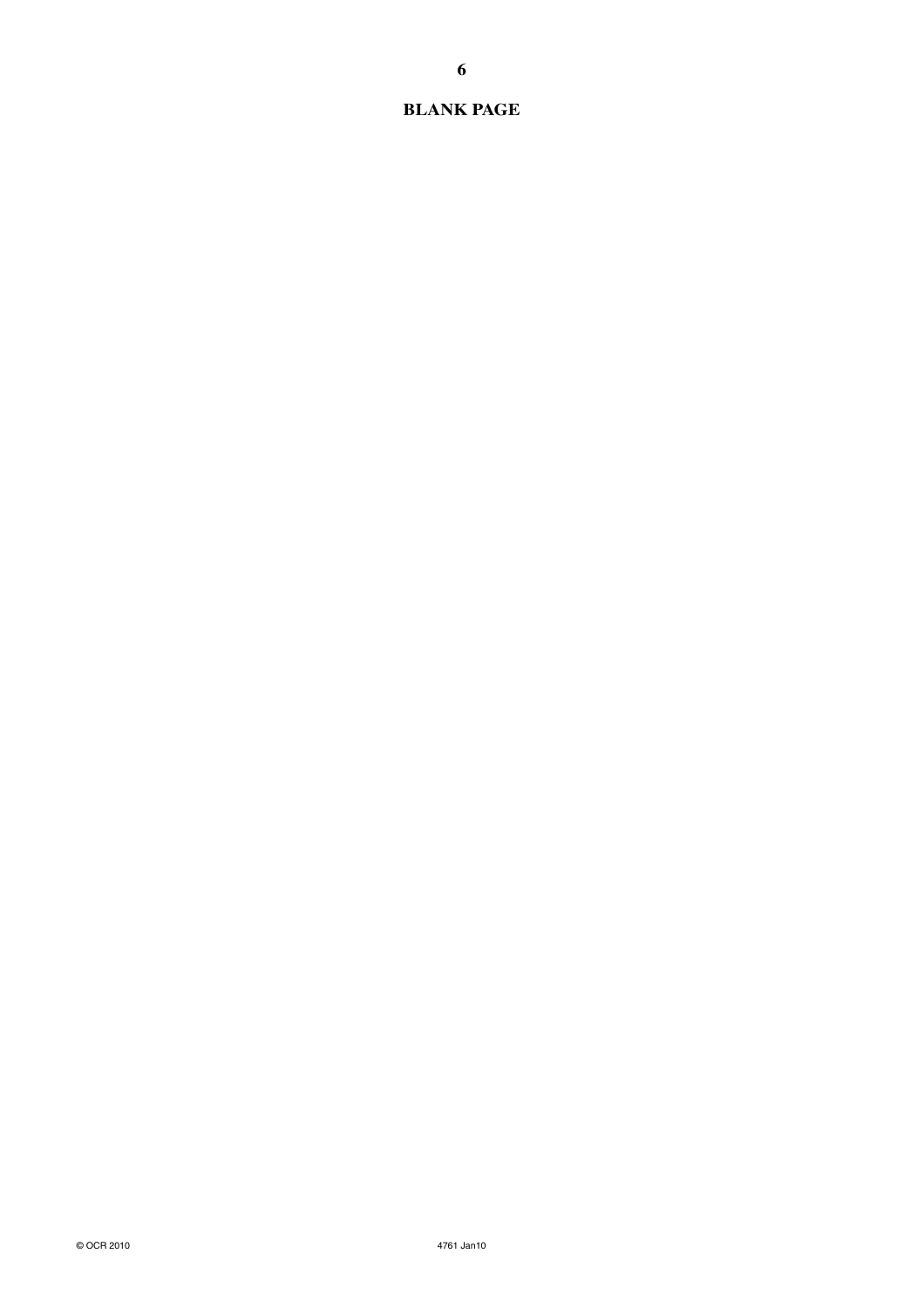# **BLANK PAGE**